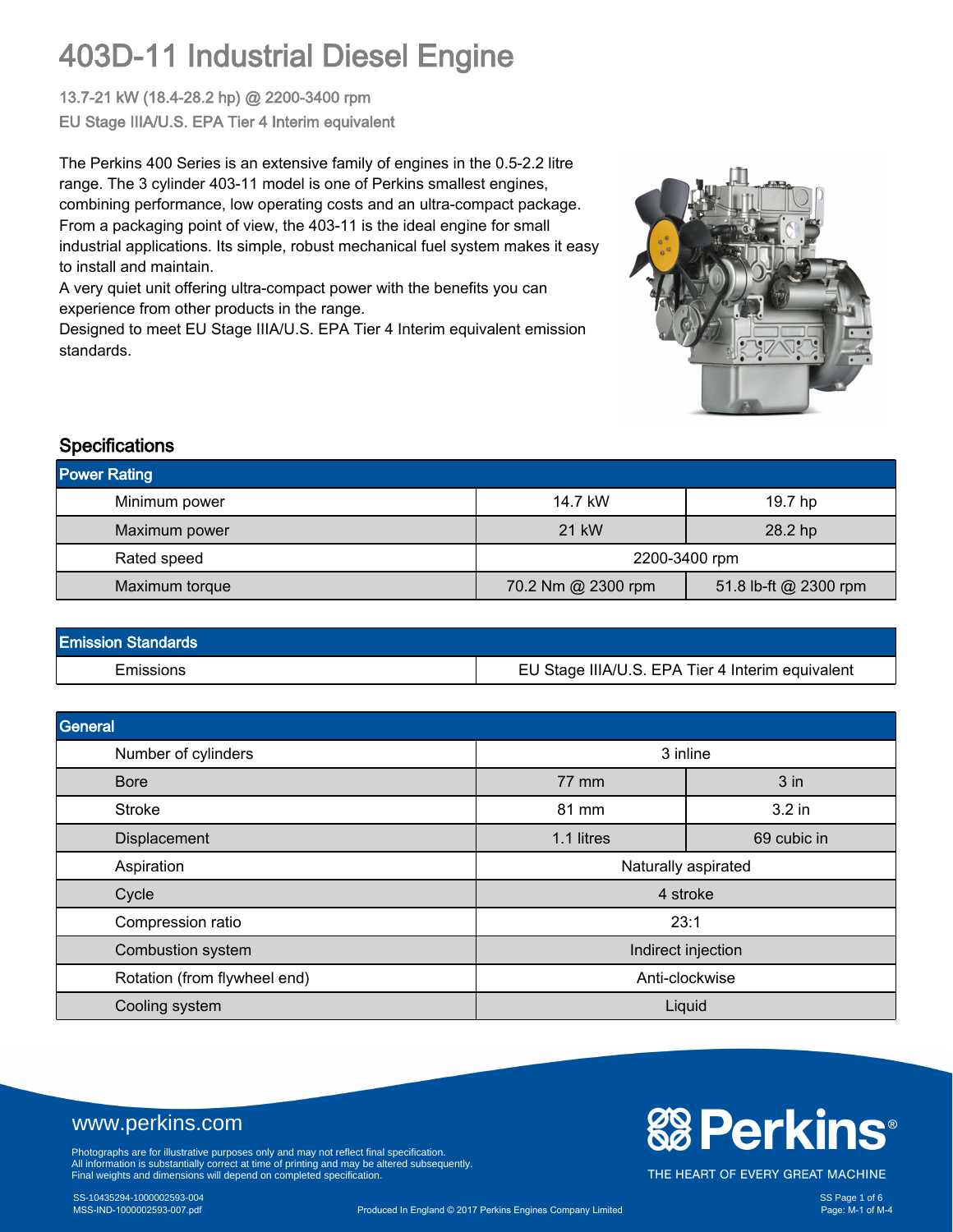#### 13.7-21 kW (18.4-28.2 hp) @ 2200-3400 rpm

EU Stage IIIA/U.S. EPA Tier 4 Interim equivalent

| Total coolant capacity     | .9 litres  | $0.5$ US gal |  |
|----------------------------|------------|--------------|--|
| Total lubricating capacity | 4.9 litres | 1.3 US gal   |  |

| <b>Engine Dimensions*</b> |        |           |  |  |
|---------------------------|--------|-----------|--|--|
| Length                    | 491 mm | 19.3 in   |  |  |
| Width                     | 400 mm | $15.7$ in |  |  |
| Height                    | 576 mm | 22.7 in   |  |  |
| Dry weight                | 87 kg  | 191 lb    |  |  |

| <b>Disclaimer</b>                               |  |  |  |  |
|-------------------------------------------------|--|--|--|--|
| *Final dimensions dependent on selected options |  |  |  |  |

#### Features and Benefits

#### A lifetime of low cost

The 400 Series offers highly competitive performance and fuel economy. Through appropriate use of technology, these engines have been designed to be reliable and to offer low cost of ownership in the wide variety of markets they serve.

Across an extensive power band, the 400 Series range offers you the ability to configure a solution to your specific machine, territory and market requirements.

Overlapping power bands between models and an extensive range of options gives the opportunity to optimise performance and functionality, adding customer value to the application.

We provide one year warranties for constant speed engines and two year warranties for variable speed models as standard.

As a 400 Series end user, you also benefit from Perkins world class product support and service coverage that comes from being a full range power solutions provider.

#### Compact design

The compact design of these engines makes them suitable for a range of applications, including skid steer loaders, mini excavators, wheel loaders, welders, lift platforms, lighting towers, small tractors, air compressors, turf care machinery and materials handling machinery.

Each of the six core engines of the 400 Series is configured for either Stage IIIA/Tier 4 Interim or Stage IIIB/Tier 4 Final emission standards, giving you flexibility depending on your market.

#### Performance and refinement



Photographs are for illustrative purposes only and may not reflect final specification. All information is substantially correct at time of printing and may be altered subsequently. Final weights and dimensions will depend on completed specification.

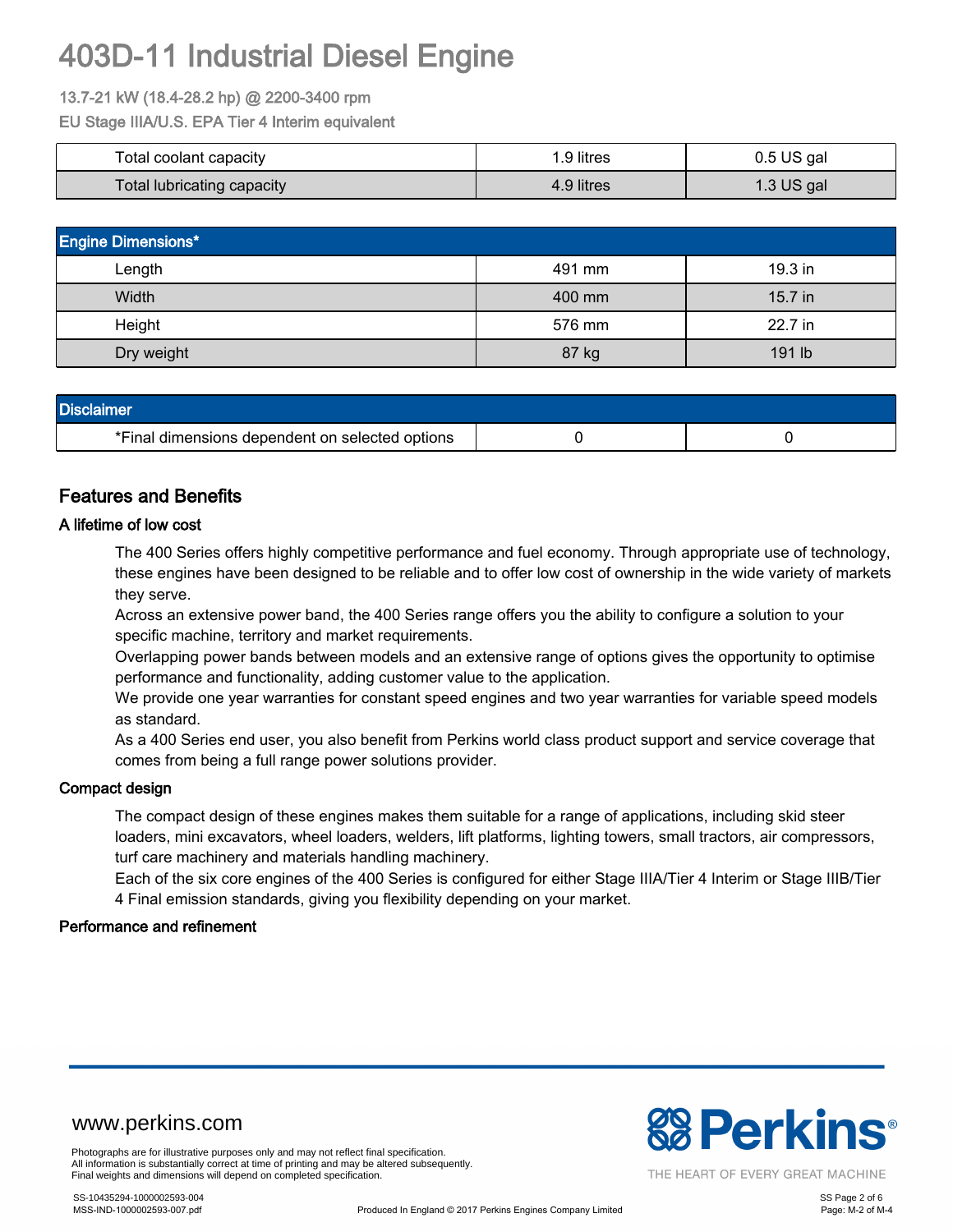#### 13.7-21 kW (18.4-28.2 hp) @ 2200-3400 rpm

EU Stage IIIA/U.S. EPA Tier 4 Interim equivalent

The 400 Series lineup gives you a seamless power range of 8.2-50 kW (11-67 hp) in 2, 3 and 4 cylinder models designed with a family look and feel. The range offers a wide variety of ratings and configurations that can be tailored to meet the most exacting needs.

The selective use of indirect and direct injection fuel systems enables Perkins to offer world-class engine refinement and low noise levels.

### Technical Information

#### Air inlet system

- Cast iron exhaust manifold side outlet
- Inlet manifold

#### Control system

- 12 volt alternator
- 12 volt starter motor
- Electronic Shut Off Solenoid (ESOS)

#### Cooling system

- Coolant pump belt driven
- Coolant temperature switch
- Cooling fan

#### Flywheel and flywheel housing

#### Fuel system

- Fuel injection pump
- Split element fuel filter

#### **General**

- Cast iron engine block
- Glow plug starting aid
- Cold start capability to –20°C (-4°F) (aided)

#### Oil system

- Lubricating oil pressure switch
- Lubricating oil sump
- Spin on lubricating oil filter

#### Power take-off

• SAE A-A PTO

### www.perkins.com

Photographs are for illustrative purposes only and may not reflect final specification. All information is substantially correct at time of printing and may be altered subsequently. Final weights and dimensions will depend on completed specification.



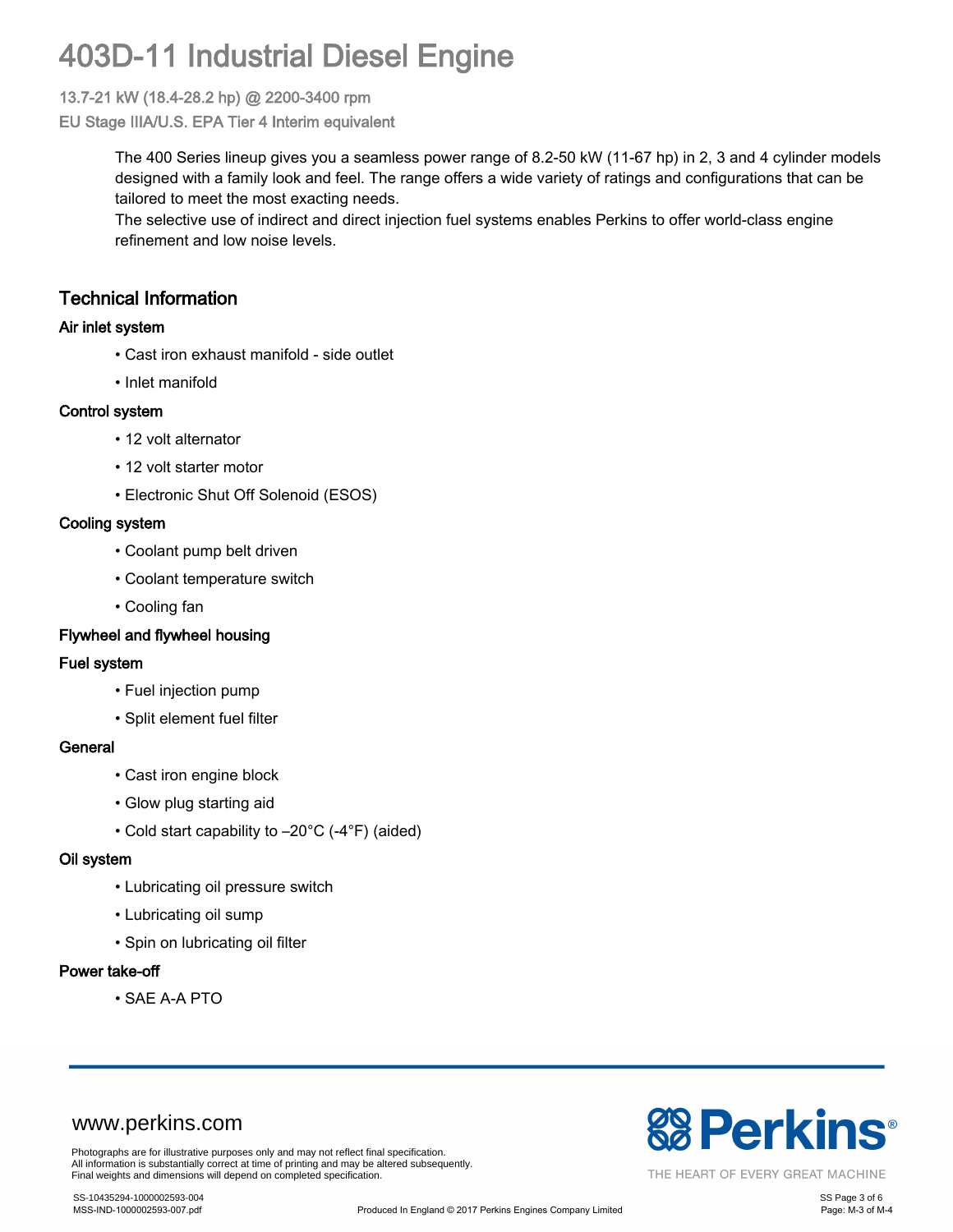13.7-21 kW (18.4-28.2 hp) @ 2200-3400 rpm EU Stage IIIA/U.S. EPA Tier 4 Interim equivalent

### www.perkins.com

Photographs are for illustrative purposes only and may not reflect final specification.<br>All information is substantially correct at time of printing and may be altered subsequently.<br>Final weights and dimensions will depend

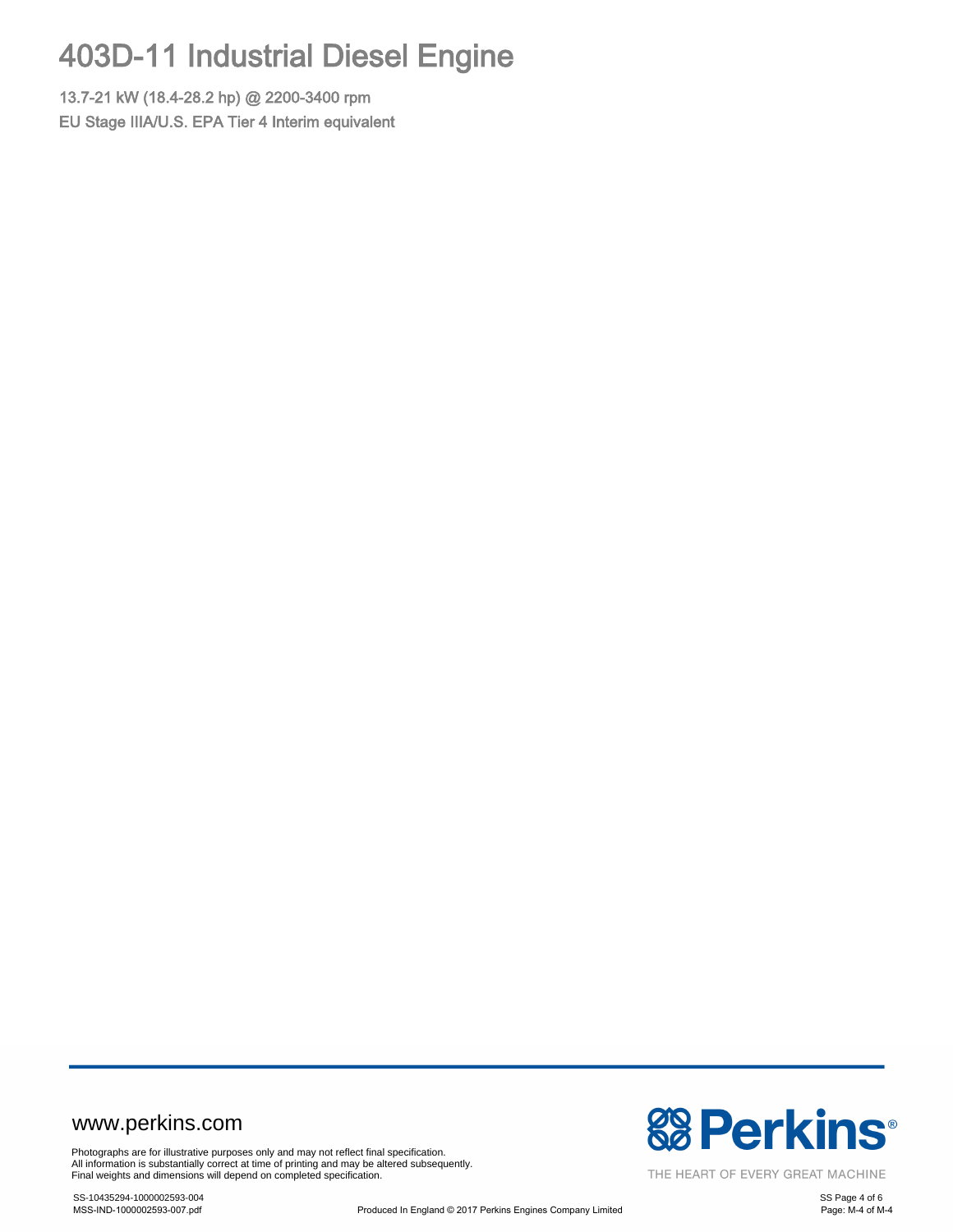# **400 Series 403D-11 INDUSTRIAL ENGINE**

**EU Stage IIIA/U.S. EPA Tier 4 Interim equivalent**

**13.5-21.0 kW / 18.1-28.2 hp**



| Power kW | Power hp | <b>Rated Speed</b><br>(rpm) | <b>Torque Nm</b> | Torque Ib-ft | Speed (rpm) | <b>Rating Type</b>               |
|----------|----------|-----------------------------|------------------|--------------|-------------|----------------------------------|
| 13.5     | 18.1     | 2200                        | 63.4             | 85.9         | 2000        | Industrial C intermittent rating |
| 14.5     | 19.4     | 2200                        | 66.8             | 90.5         | 2100        | Industrial C intermittent rating |
| 16.0     | 21.5     | 2400                        | 66.8             | 90.5         | 2100        | Industrial C intermittent rating |
| 17.0     | 22.8     | 2800                        | 63.4             | 85.9         | 2000        | Industrial C intermittent rating |
| 17.5     | 23.5     | 3000                        | 63.4             | 85.9         | 2000        | Industrial C intermittent rating |
| 17.5     | 23.5     | 2600                        | 66.8             | 90.5         | 2100        | Industrial C intermittent rating |
| 18.5     | 24.8     | 2800                        | 66.9             | 90.6         | 2100        | Industrial C intermittent rating |
| 19.5     | 26.1     | 3000                        | 66.9             | 90.6         | 2100        | Industrial C intermittent rating |
| 21.0     | 28.2     | 3400                        | 67.0             | 90.8         | 2400        | Industrial C intermittent rating |

### www.perkins.com

Photographs are for illustrative purposes only and may not reflect final specification. All information is substantially correct at time of printing and may be altered subsequently. Final weights and dimensions will depend on completed specification.